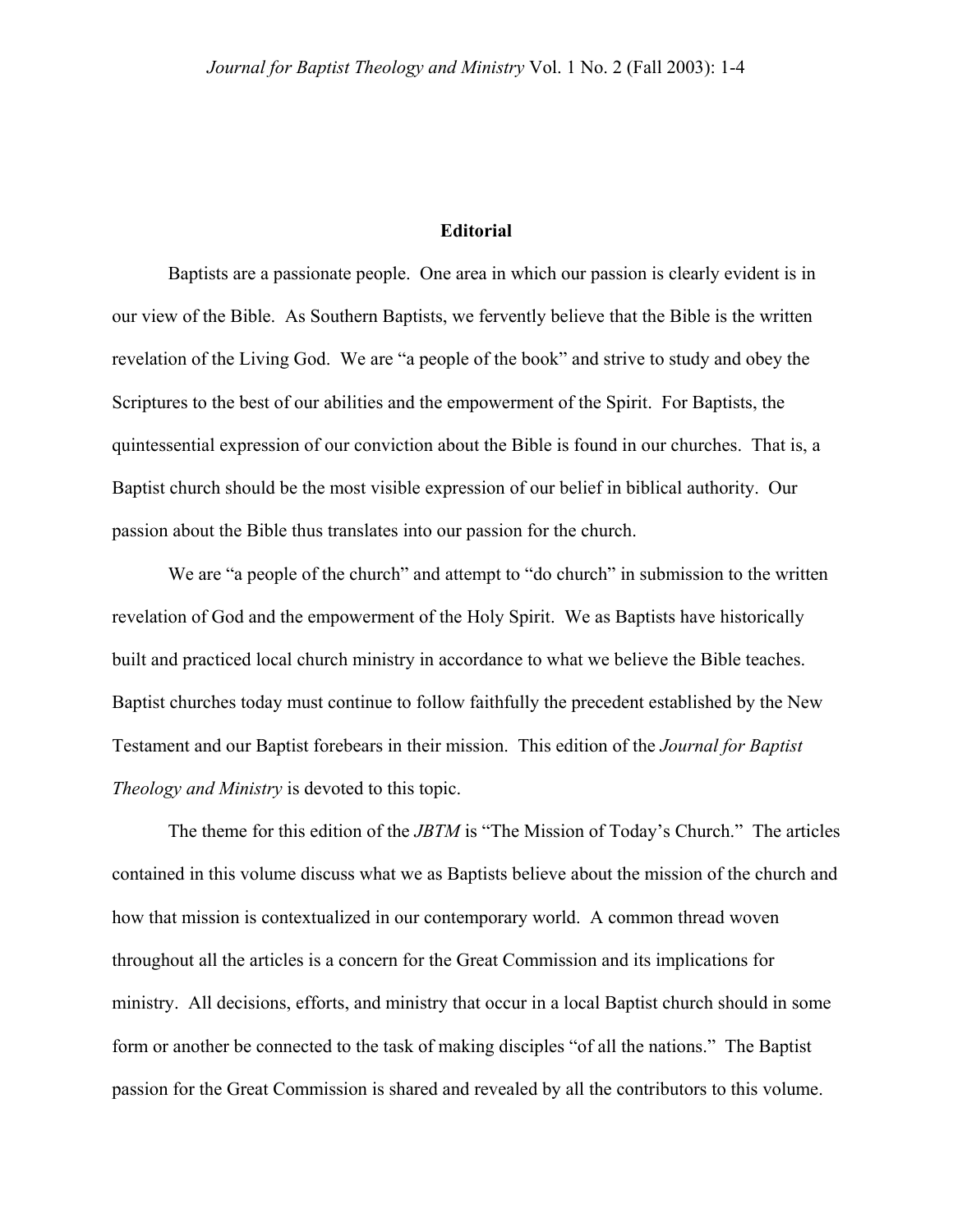Several articles within this issue examine the issue of evangelism as it impacts the mission of today's church. Dr. Alan Streett argues that modern evangelistic programs and practices have lost a crucial component essential for biblical evangelism. He contends that today's church must recover and include the theological concept of the kingdom of God in all evangelistic endeavors. Only through a renewed emphasis upon the kingdom of God will the evangelistic mission of today's church faithfully embody biblical ideals. Two articles are companion pieces that investigate evangelism from the perspective of the Sunday School within Southern Baptist churches. Dr. Bill Day provides a critical and insightful statistical investigation of the status of Sunday School and church membership growth. Dr. Day provides an analytical update on growth and evangelistic trends in our churches. In light of these findings, Dr. Margaret Williamson provides critical commentary and assessment on the health and future of the Sunday School within Southern Baptist life. She argues that "the Sunday School . . . still remains an effective evangelistic tool when used to meet spiritual needs through small-group experiences and scriptural relevancy."

Other contributions discuss the mission of today's church from the broader perspective of church growth. Dr. Jim Shaddix has graciously consented to allow us to reprint a chapter from his recently-released book, *The Passion Driven Sermon*. In this article, Dr. Shaddix contends that healthy church growth is directly tied to passionate, biblical, pastoral preaching. He states that "if church growth is to be authentic and biblical, it has to be driven by a passion for God's glory and nothing else. The awesomeness of this task demands that we give serious attention to the task of pastoral preaching in church growth." Dr. Will McRaney examines church growth from the perspective of church planting. He contends that today's church must intentionally embrace and practice church planting as part of its overall evangelistic strategy. Dr. McRaney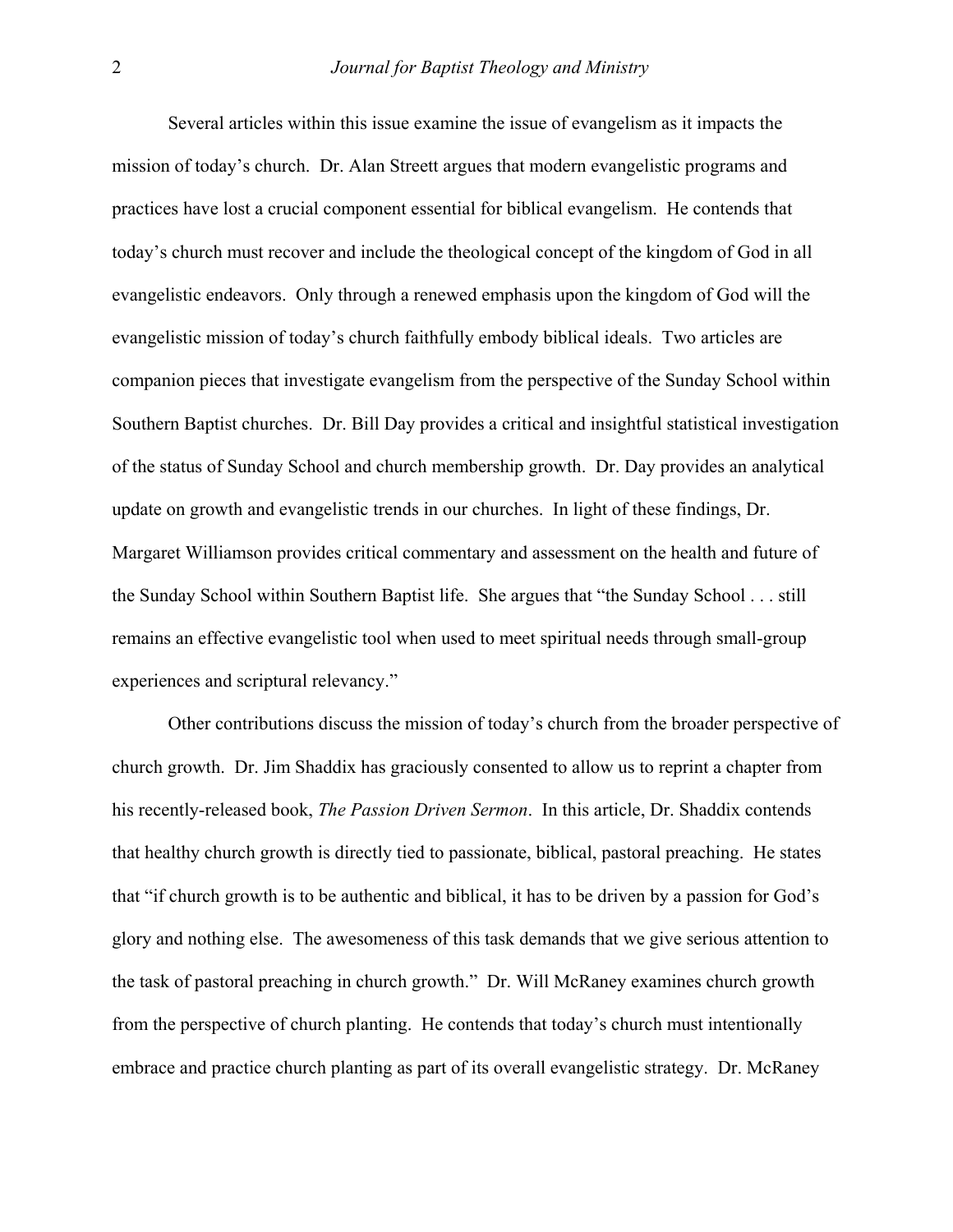## Editorial 3

believes that the biblical model, and the model that will most effectively impact our contemporary world, is the development of new churches. He argues that new churches will be better suited to reaching certain groups of individuals with the claims of Christ than already established churches.

The mission of today's church is also discussed from the perspective of "disciplemaking." Some Baptists believe that disciple-making is the mission of today's church and that this activity is inclusive of evangelism and teaching. Other Baptists believe that evangelism and discipling/teaching are two separate though related activities (a topic for another volume?). Drs. Jonathan K. Parker, Daniel Skubik, and H. Bruce Stokes bring their expertise in their study of the Great Commission and the Christian university. They contend that a Christian (Baptist) university can have make a vital contribution in the shaping of Christian disciples within a liberal arts context. Dr. Walter H. Norvall provides an insightful investigation into the role that teaching can have within the ministry of local church. Dr. Norvall believes "the Great Commission draws all believers into the teaching process of God and shows us the centrality of teaching in the church's mission." Dr. Bob L. Royall discusses the notion of the call of God. Although recognizing that God calls some Christians into vocational ministry, he argues that all believers are called into service for God; thus, all believers are in a sense "ministers." The church, as part of its mission today, must assist believers to discover and respond to the call of God for their lives.

The spring edition of the journal will be devoted to the topic of "Issues in Baptist Polity" and will supplement the first professional conference of the Baptist Center for Theology and Ministry (for program or registration information, visit our website at [www.baptistcenter.com](http://www.baptistcenter.com/) or [http://www.baptistcenter.com/BCTM%20Events.htm\)](http://www.baptistcenter.com/BCTM Events.htm). We hope to publish articles that explore